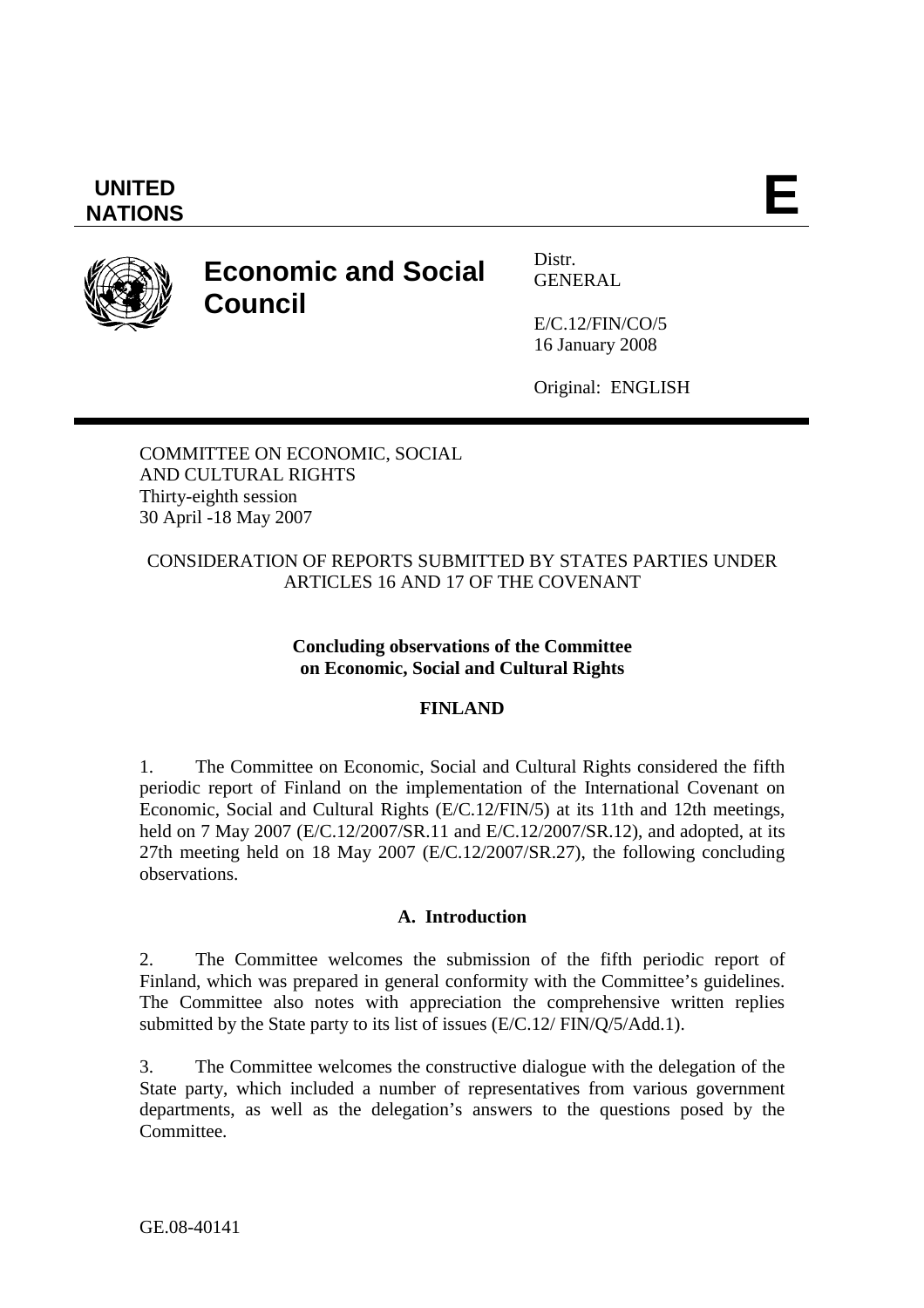#### **B. Positive aspects**

4. The Committee notes with appreciation the State party's continuing efforts to comply with its obligations under the Covenant and the overall protection afforded to economic, social and cultural rights in the State party.

5. The Committee welcomes the information provided in the State party report on the implementation of the concluding observations adopted by the Committee with regard to the fourth periodic report of the State party.

6. The Committee notes with satisfaction that the State party has indicated its support for an Optional Protocol to the Covenant.

7. The Committee welcomes the efforts undertaken by the State party to combat discrimination, including the establishment of the Office of the Minority Ombudsman, the adoption of the Non-Discrimination Act and the amendments to the Penal Code increasing sanctions imposed for crimes related to ethnic intolerance.

8. The Committee welcomes the amendments to the Act on Equality between Men and Women, particularly the mandatory development of equality plans for companies employing more than 30 persons. The Committee also welcomes the introduction of a quota system for the representation of men and women (at least 40 per cent of each) in all State and municipal bodies.

9. The Committee welcomes the recent amendments to the Penal Code to include the crime of trafficking in human beings and aggravated trafficking in human beings in the Finnish legislation, as well as the adoption, in January 2007, of the Act on Support for Victims of Trafficking. The Committee also takes note of the recent ratification of the Protocol to Prevent, Suppress and Punish Trafficking in Persons, Especially Women and Children, Supplementing the United Nations Convention against Transnational Organized Crime, and the signature of the Council of Europe Convention on Action against Trafficking in Human Beings.

#### **C. Factors and difficulties impeding the implementation of the Covenant**

10. The Committee notes the absence of any significant factors or difficulties preventing the effective implementation of the Covenant in Finland.

## **D. Principal subjects of concern**

11. The Committee is concerned that in spite of the efforts made by the State party to solve the question of the ownership and use of land in the Sámi Homeland, the prevailing legal uncertainty surrounding this issue negatively affects the right of the Sámi to maintain and develop their traditional culture and way of life, in particular reindeer herding. The Committee also notes that failure to resolve the issue of land rights in the Sámi Homeland has so far prevented Finland from ratifying the International Labour Organization (ILO) Convention No. 169 concerning Indigenous and Tribal Peoples in Independent Countries.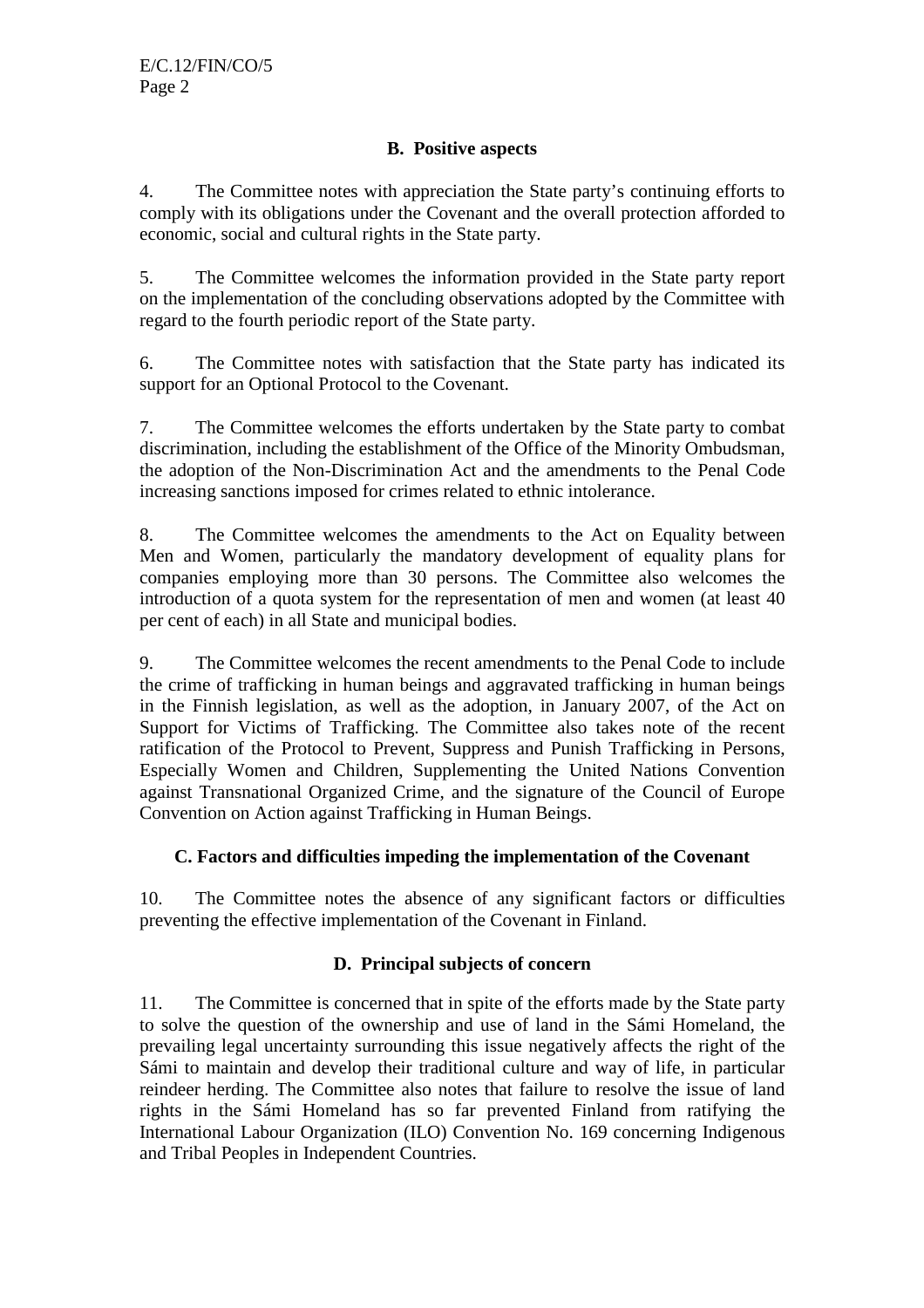12. The Committee regrets that in 2004 Finland devoted only 0.35 per cent of its gross domestic product (GDP) to official development assistance (ODA), whereas the United Nations target for ODA is 0.7 per cent of GDP for industrialized countries.

13. The Committee regrets that despite the measures adopted by the State party to enhance its legal and institutional mechanisms aimed at combating discrimination, de facto discrimination against foreigners and members of national, racial and ethnic minorities, in particular Roma, is still widespread among some sectors of the population, especially in the fields of employment, housing and access to public places such as restaurants and bars. The Committee notes with concern that Roma women wearing traditional costume are particularly vulnerable to such forms of discrimination.

14. The Committee notes with concern the persistent salary differences between men and women, in spite of the efforts made by the State party to end gender discrimination in the workplace, and the low percentage of women in high-ranking positions in many areas, including university teaching posts.

15. The Committee is concerned that the extensive use of temporary employment contracts may de facto limit the capacity of part-time workers, stand-by workers and foreigners to enjoy the labour rights set out in articles 6, 7 and 8 of the Covenant.

16. The Committee is concerned that violence within the family – and in particular violence against women – is still a widespread problem, despite the efforts undertaken by the State party to combat domestic violence. The Committee also notes with concern the lack of specific legislation concerning domestic violence.

17. The Committee regrets the absence of disaggregated statistical data on the extent of poverty in the State party's report, particularly among refugees and the immigrant population, and notes that the State party has yet to adopt an official poverty line, which would enable the State party to define the incidence and depth of poverty and to monitor and evaluate progress in alleviating poverty.

18. The Committee is concerned about the increase in alcohol and drug abuse, as well as about the high incidence of mental health disorders in the State party, especially among young persons.

19. The Committee notes with concern the high dropout rate of Roma children, and in particular of Roma girls, despite the efforts undertaken by the State party to improve access to education of Roma children. The Committee is deeply concerned that according to reports received, Roma children tend to be channeled towards special education more than other children due to the perception of teachers that such children are difficult or need special attention.

## **E. Suggestions and recommendations**

20. The Committee urges the State party to adopt all necessary measures to ensure that logging and other activities currently carried out by private actors in the Sámi Homeland do not negatively affect the right of the Sámi to maintain and develop their traditional culture and way of life, in particular reindeer herding, and the enjoyment of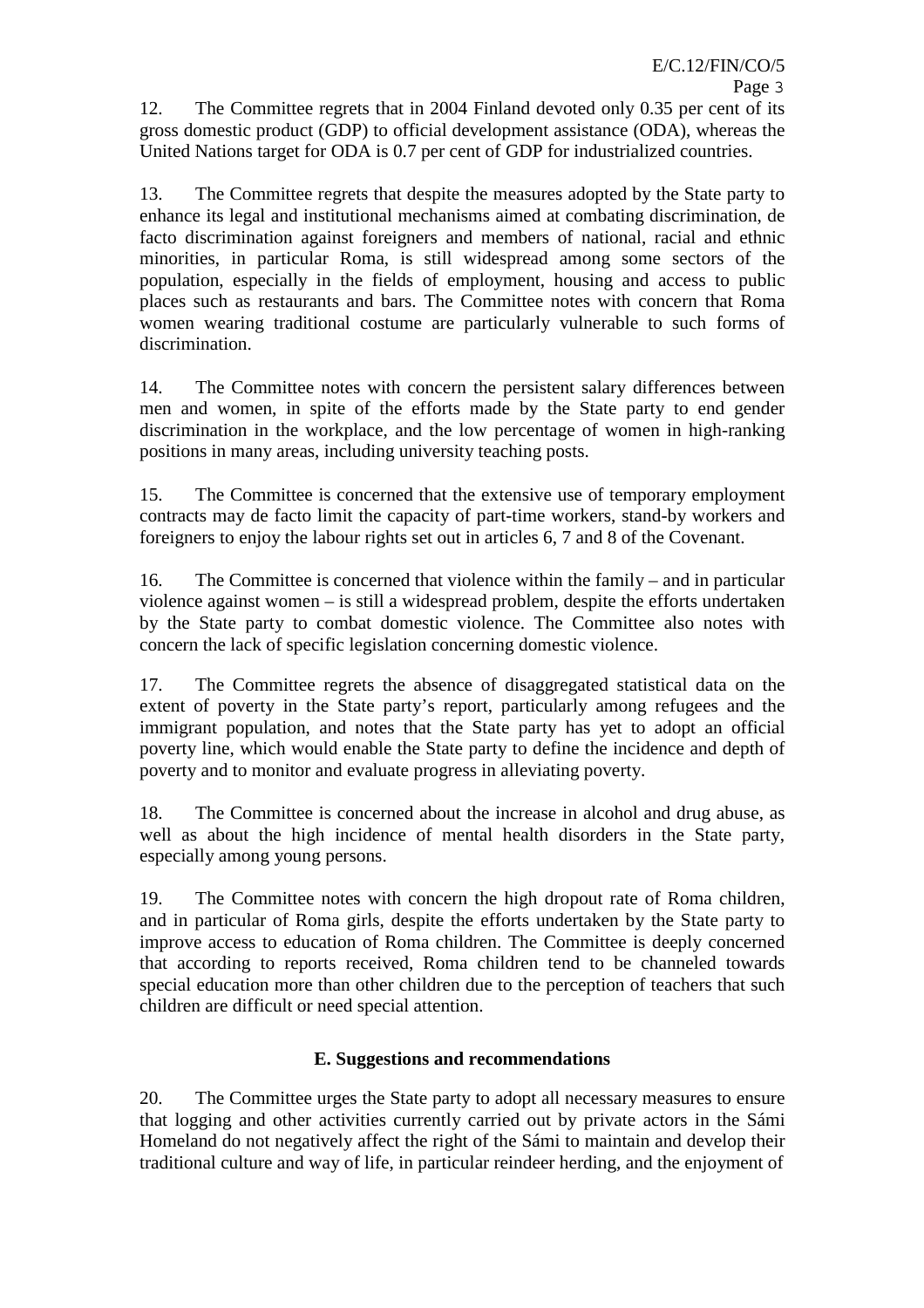Page 4

their economic, social and cultural rights. The Committee also urges the State party to find an adequate solution to the question of the ownership and use of land in the Sámi Homeland in close consultation with all parties concerned, including the Sámi Parliament, and then to ratify ILO Convention No. 169 concerning Indigenous and Tribal Peoples in Independent Countries as a matter of priority.

21. The Committee recommends that the State party continue its activities in the area of international cooperation and increase ODA to 0.7 per cent of its GDP, as recommended by the United Nations. The Committee also urges the State party to take into account the provisions of the Covenant in its bilateral project agreements with other countries.

22. The Committee urges the State party to continue strengthening its legal and institutional mechanisms aimed at combating discrimination, and requests the State party to include in its next periodic report detailed information on the outcomes of the initiatives undertaken to fight racism and xenophobia and to enhance tolerance and respect for foreigners and members of national, racial and ethnic minorities. The Committee also requests the State party to provide updated data in its next periodic report on the number of prosecutions and convictions for crimes motivated by ethnicity.

23. The Committee calls upon the State party to continue strengthening programmes to enhance equality between men and women in the workplace, with particular regard to efforts aimed at implementing the principle of equal pay for work of equal value and ensuring the equitable representation of women in managerial positions. The Committee requests the State party to include in its next periodic report detailed information on the measures taken to reduce wage differentials between men and women and to increase the number of women in high-ranking positions.

24. The Committee recommends the State party take all necessary measures to ensure that temporary employment contracts are not used to circumvent the effective enjoyment of the labour rights set out in articles 6, 7 and 8 of the Covenant, and that such contracts are concluded only in those cases provided for by the legislation in force, including the Employment Contracts Act and the State Civil Servants Act.

25. The Committee requests that the State party include in its next periodic report detailed information on the extent of the problem of domestic violence, and in particular violence against women, and on the measures taken to combat this phenomenon. In this connection, the Committee encourages the State party to consider enacting specific legislation to criminalise domestic violence.

26. The Committee calls upon the State party to strengthen its efforts to combat poverty and social exclusion and to develop a mechanism for measuring the poverty level and for monitoring it closely. In this respect, the Committee refers the State party to its statement on poverty and the International Covenant on Economic, Social and Cultural Rights (E/C.12/2001/10). The Committee requests that the State party provide in its next periodic report disaggregated and comparative data on the number of people living in poverty and on progress achieved in reducing the incidence and depth of poverty.

27. The Committee recommends that the State party intensify its efforts aimed at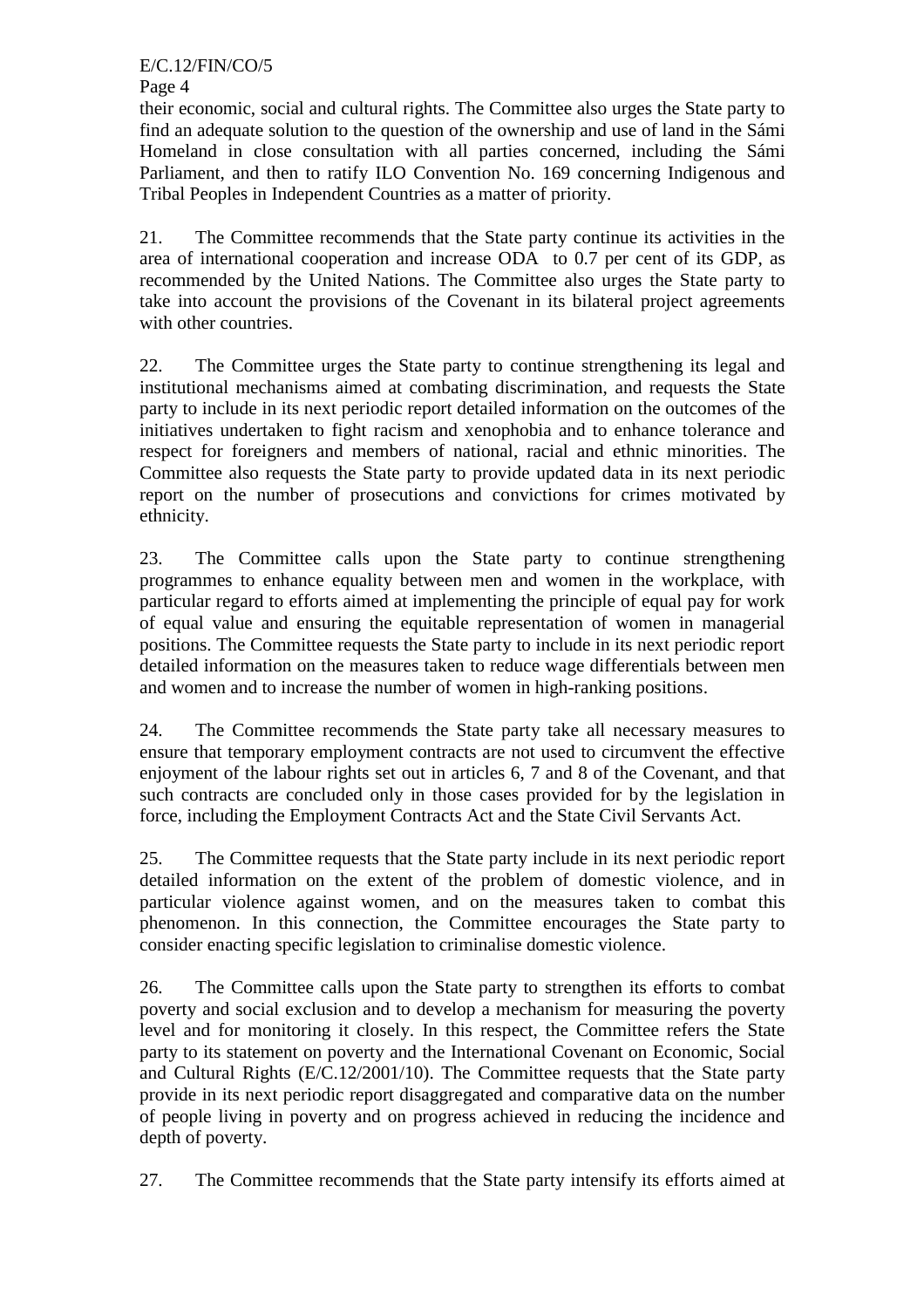preventing alcohol and drug abuse, as well as at addressing the root causes of mental health disorders among the population of the State party. The Committee requests that the State party provide in its next periodic report detailed information on progress made in improving mental health of the population in the State party, reducing the incidence of alcohol and drug abuse, and promoting a healthy lifestyle among young persons.

28. The Committee recommends that the State party intensify its efforts to improve access to inclusive education for Roma children, inter alia by:

- (a) taking immediate steps to eliminate negative prejudices and stereotypes regarding Roma and their contribution to society;
- (b) facilitating the recruitment of Roma teachers so as to ensure, to the widest extent possible, adequate opportunities for Roma children to receive instruction in their native language;
- (c) increasing the availability of schoolbooks in the Romani language; and
- (d) organizing special training for teachers to increase their knowledge about the culture and traditions of Roma and to raise their sensitivity to the needs of Roma children.

29. The Committee requests the State party to address the root causes of the high number of children who are removed from their families and placed in institutions or foster homes in the State party, with a view to adopting all necessary measures to ensure, insofar as possible, the maintenance of the links between the child and his/her parent(s). The Committee also requests the State party to provide in its next periodic report disaggregated data on an annual basis on the number and ethnic origin of children placed in institutions or foster homes, the average period of placement, the reasons for such placement, and the measures taken to reunite children with their biological parents.

30. The Committee requests the State party to provide information on whether the several bodies established in the State party with a mandate to promote and protect human rights – including economic, social and cultural rights – have been established in accordance with the Paris Principles (General Assembly resolution 48/134, annex, of 20 December 1993).

31. The Committee encourages the State party to consider ratifying the International Convention on the Protection of the Rights of All Migrant Workers and Members of Their Families.

32. The Committee also encourages the State party to consider ratifying the Convention on the Rights of Persons with Disabilities and its Optional Protocol.

33. The Committee invites the State party to update its core document in accordance with the harmonized guidelines for the preparation of a common core document (HRI/MC/2006/3).

34. The Committee requests the State party to disseminate the present concluding observations widely among all levels of society and to inform the Committee on all